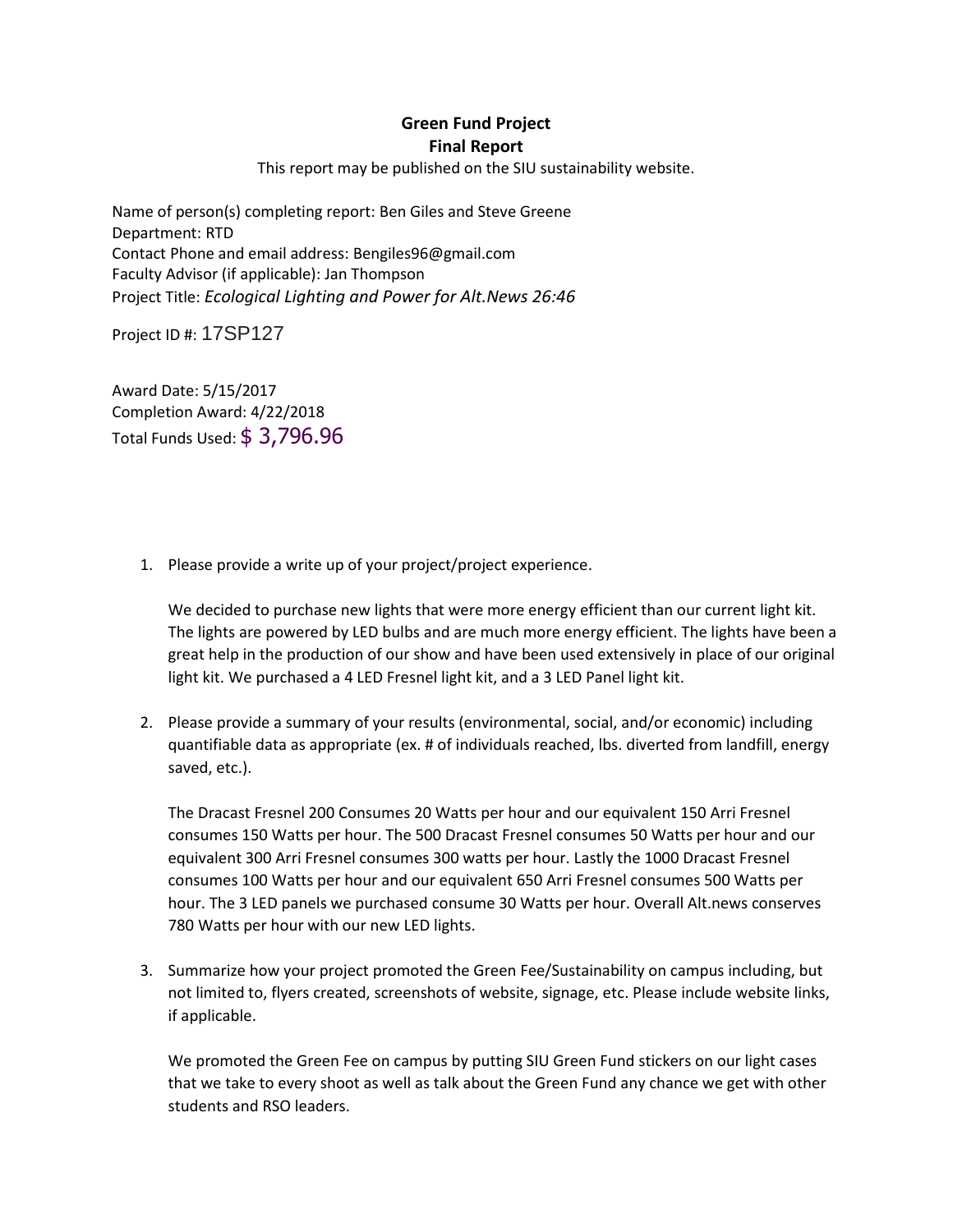4. Is there anything you would do differently if you were to do a similar project in the future? If so, please describe.

There isn't anything we'd do differently for our project.

5. Please attach a minimum of 5 digital images –these will be images used to promote interest in sustainability projects on campus. These can be photos of the progress of the project or the completed project.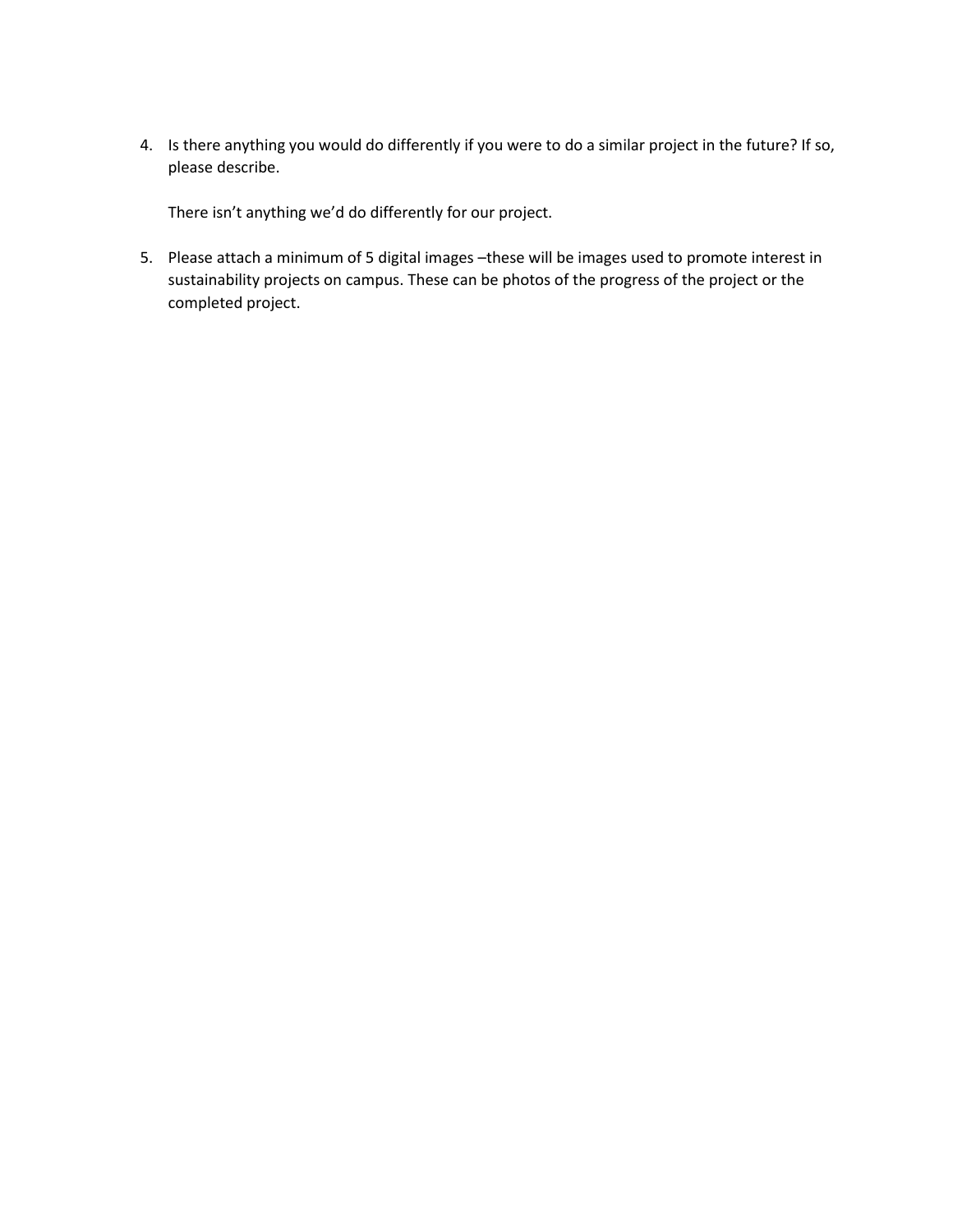

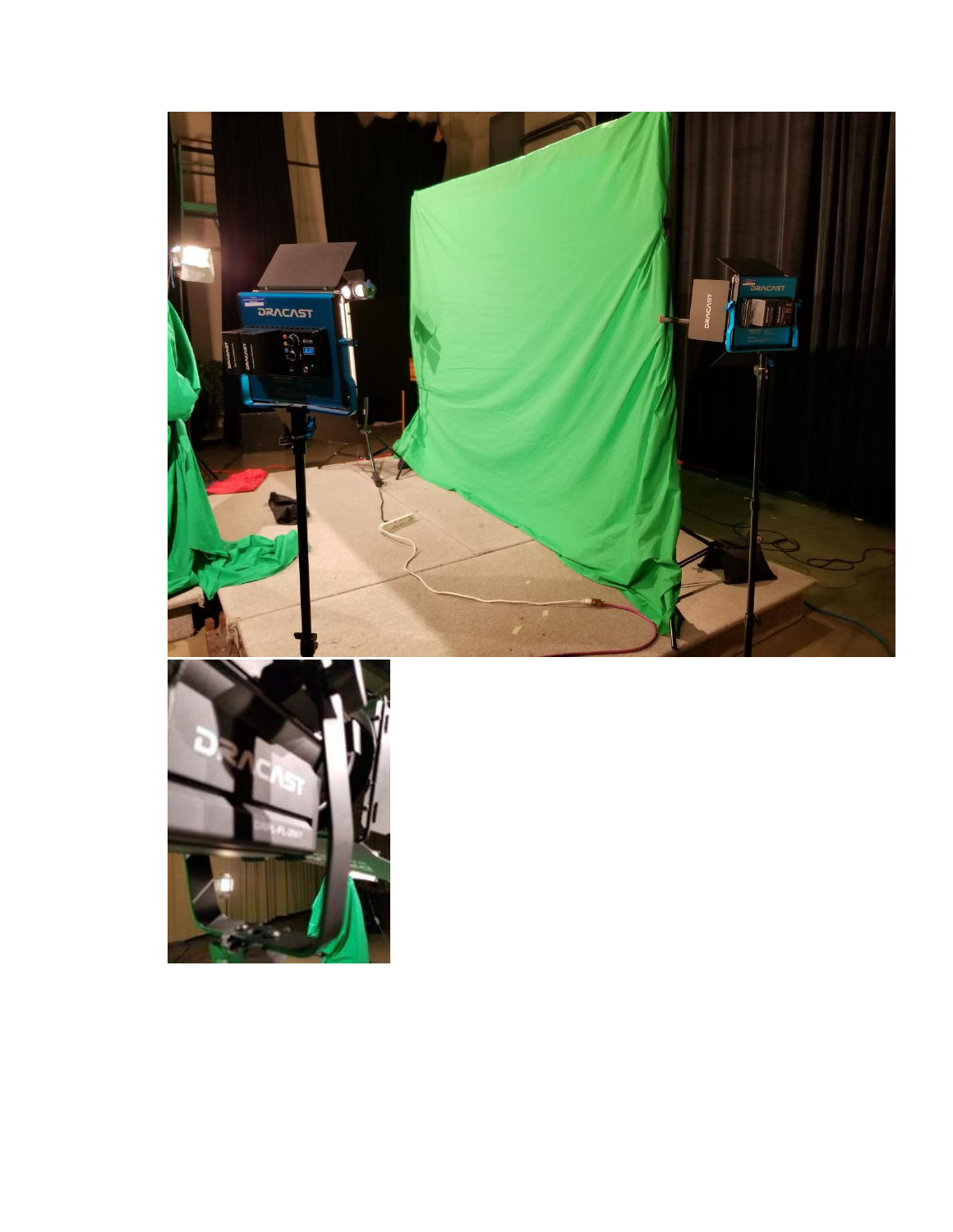